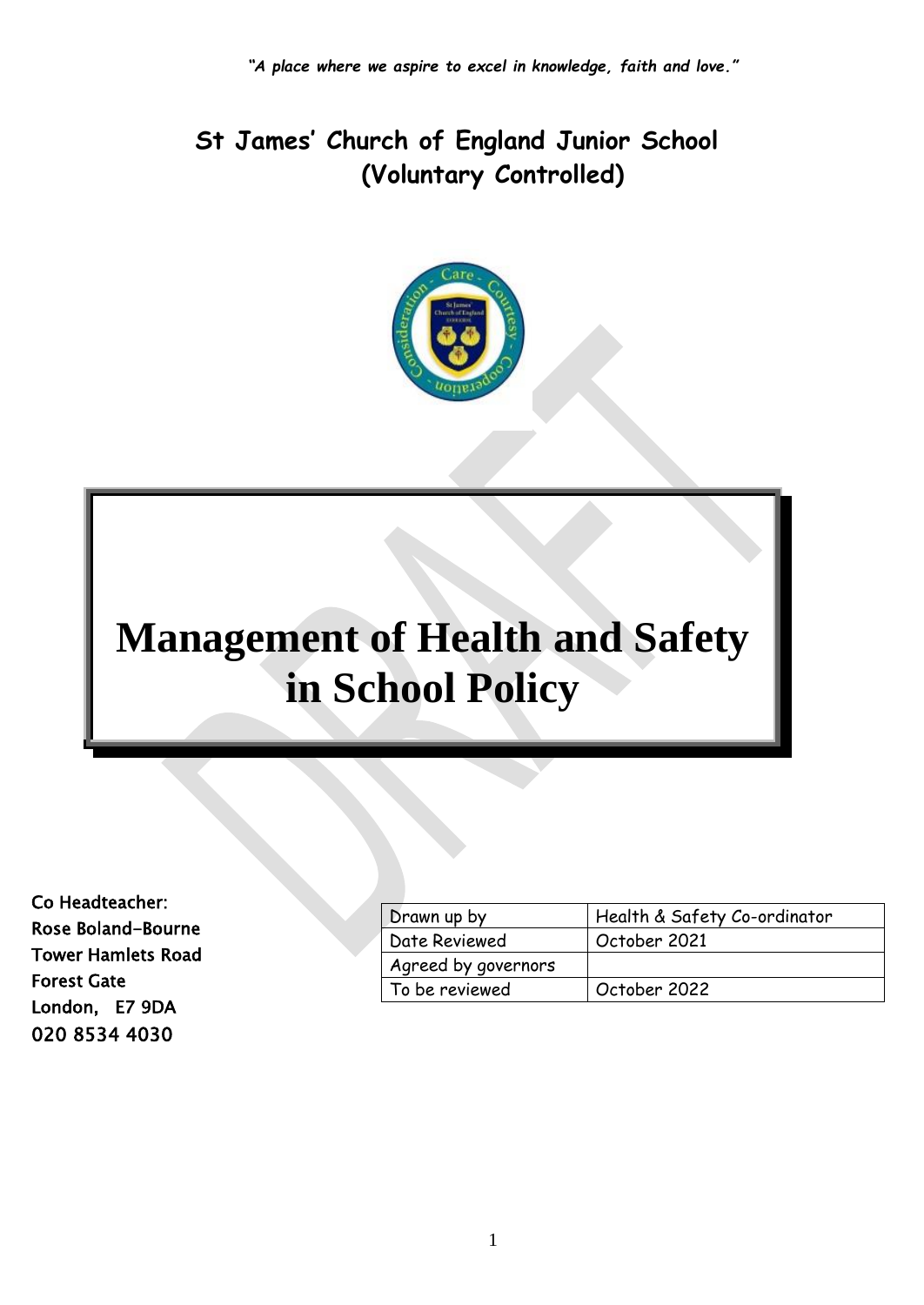#### **ST JAMES' C OF E JUNIOR SCHOOL**

**Health and Safety Policy Statement**

#### **INTRODUCTION**

**This policy is written in line with the framework of the Health and Safety at Work Act 1974 and its attendant Regulations and addendums as well as in line with the HSE national guidance**.

It is to be read in conjunction with the school's Health and Safety and Critical Incident Management System and alongside the advice and guidance provided by the London Borough of Newham who supports our school's health and safety arrangements. It will be reviewed, amended and modified over time as needed and may be supplemented in appropriate cases by further addendum related to the work of the school. Copies and subsequent amendments will be made available to employees at all levels of the school and to all stakeholders.

The success of this policy is heavily dependent on the active living of the attendant practice which the policy demands of all employees to achieve its objectives.

#### **POLICY STATEMENT**

The Health and Safety Link Governors, Head Teacher, SLT and H&S Leads and Site Supervisor (herein after referred to as the Leadership of H&S) of St James'' CofE Junior Schools will be responsible to the DfE, Governors, and LA for the implementation, management and monitoring of the health and safety policies, practice and across the School.

The Leadership of the school recognises and accepts responsibility to, as far as is reasonably practicable, provide a safe and healthy workplace and working environment for all employees, pupils, visitors and others who may be affected by the work of the school, i.e. parents, volunteer helpers, school meals.

In discharging their collective responsibilities, the Leadership will pay due regard to relevant HSE Regulations, Codes of Practice, Guidance Notes and professional advice in relation to H&S practice and procedures. The Leadership will conversely require all employees to recognise their personal responsibilities to take conscious care for the safety of themselves, other workers, pupils, visitors and others who may be affected by their actions and relevant work of the school and to co-operate fully with the Leadership in achieving the aims of this policy.

The Head Teacher, SLT, Health and Safety Leads and Site Supervisor must accept full responsibility as far as is reasonably practicable for safeguarding and securing the health and safety of themselves, the staff, parents, pupils and visitors to the school and must ensure that the school's practice and procedures to this end - are applied daily. This is to ensure that all contractors and bought in agencies whilst working on school premises are in full compliance with the school's, LBN, DfE and HSE practice and procedures as much as is practicable and applicable to H&S requirements and standards.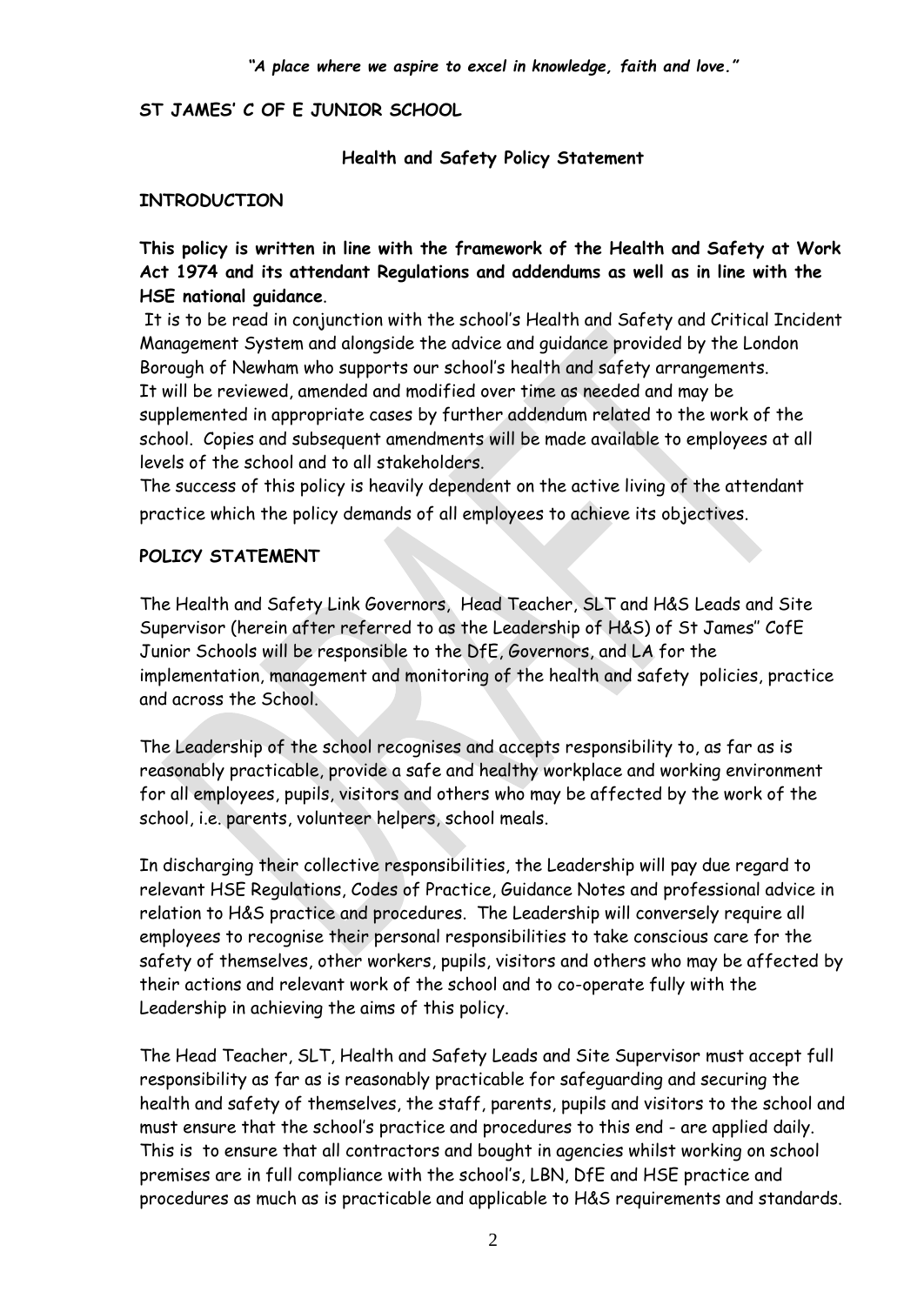The Leadership similarly requires contractors and all relevant agencies and visitors, when working on school premises, to take all reasonable care for the protection of their own, the employees, school staff, pupils, visitors and others who may be affected by their work and actions while on the school premises.

The Leadership will co-operate fully in the appointment of Safety Representatives by recognised Trade Unions as set out in the Safety Representatives and Safety Committees Regulations 1978. (as applies to the current staff employed in any capacity across the school).

#### **GENERAL RESPONSIBILITIES**

The Leadership will be responsible to the Governors, Diocese, LBN, DFE for the implementation, management and monitoring of relevant policies and procedures directly linked to the Health and Safety Policy and practice such as: The SEND and Safeguarding Policies, Inclusion and Equalities policies, The Critical Incidents Policy, The E-Safety Policy, The Prevent and Safer Recruitment.

The Leadership will approve and monitor any arrangements made by the Senior Leadership, SEND, Safeguarding & Inclusion, Premises and Maintenance and Premises Management Team to discharge their responsibilities, as well as monitoring the outcome of any arrangements they may make. The SLT/Phase Leaders, Health and Safety Leads and Team will take all reasonable measures to assist the Governors and Head Teacher with carrying out this health and safety policy. So far as is reasonably practicable, they will ensure that those under their control and the areas in which they work are safe and that those employees under their control fulfil their responsibilities.

*All employees have the responsibility and an expressed duty to take reasonable care for securing their own health and safety and that of others who may be affected by their decisions, actions and/or omissions; they are to fully co-operate with the Leadership and Health and Safety Leaders to enable them to maintain a safe and healthy working environment for all stakeholders.* 

Disregarding or failure to comply with Health and Safety Rules and Regulations shall be a breach of disciplinary policy and procedures. The Head Teachers will liaise with the HR/NPW, LBN and The Governing Body in matters where its responsibilities relate to the Health and Safety at Work Act/Laws. The school will comply with the stipulated/relevant actions to be taken in so far as is required.

#### **ADVICE AND TRAINING**

The Leadership will promote to all stakeholders the fact that Newham Partnership Working and the LBN provide a range of professional advice, information and training in support of health and safety knowledge and development- and will make available such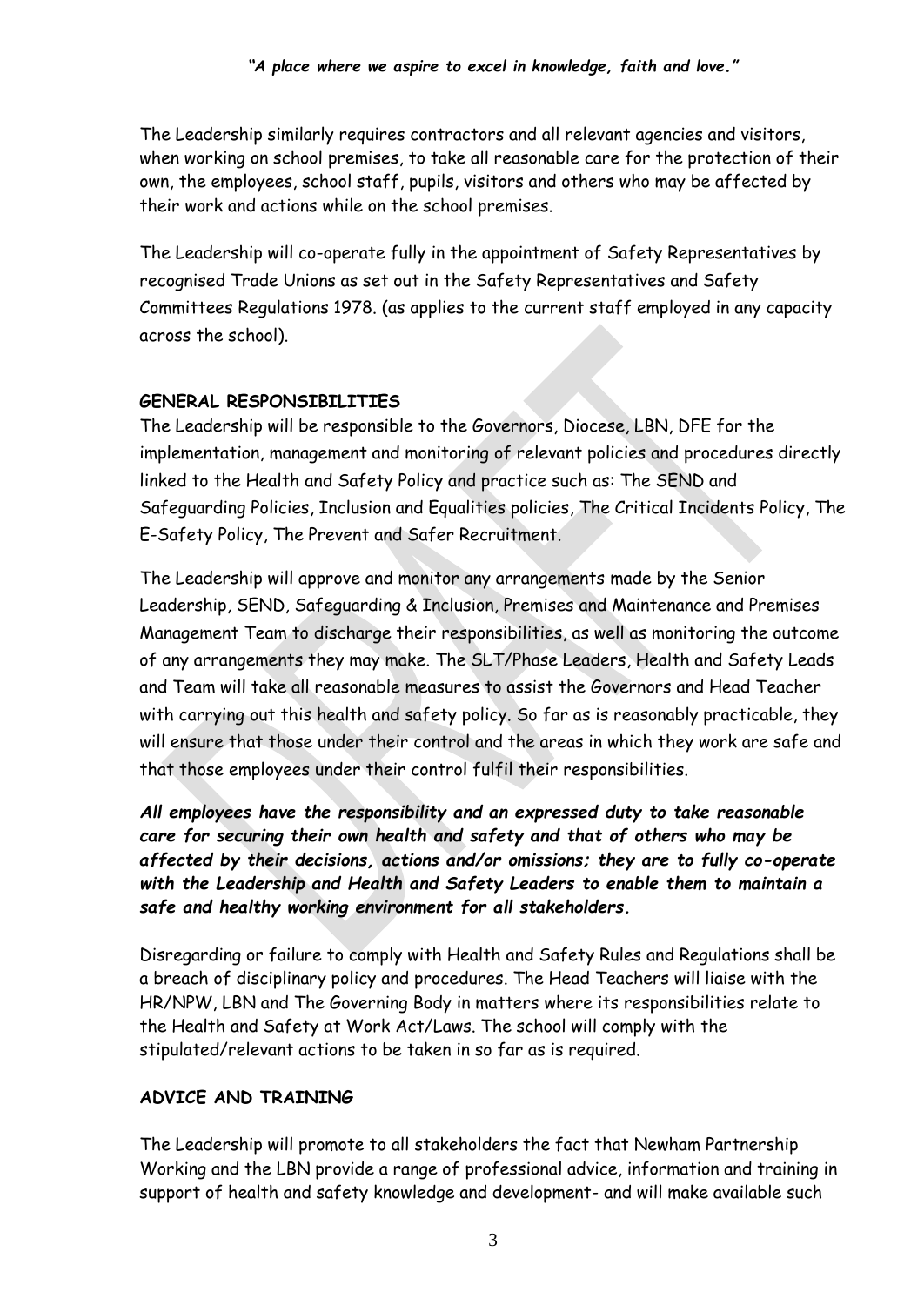advice, information and training schedules to all members of staff as is appropriate and relevant to their remit.

#### **GOVERNING BODY STATEMENT**

The Board of Governors of James' Junior School, so far as is reasonably practicable, will ensure that all activities under its control are carried out in accordance with the Health and Safety at Work etc. Act 1974, relevant HSE and DFE regulations, approved codes of practice as well as any guidance notes, of Newham Partnership Working and paying due regard to advice and information provided by relevant advisers.

#### **THE HEALTH AND SAFETY LEAD/TEAM AND PREMISES MANAGER**

The H&S Lead alongside the Site Supervisor & SLT will ensure, so far as is reasonably practicable, that all means of entering or leaving the premises are safe and without risks to health. They will ensure that access to the premises is assured in line with the school's security, safeguarding and checking systems and procedures and, that any furniture, fixtures and fittings, grounds, plants or substances within the premises or provided for use there in; are similarly safe and without risks to health. In this respect, the school will comply with appropriate arrangements and procedures made to ensure that relevant health and safety arrangements are in place.

**The School will review this H&S statement annually** or if circumstances change in the interim – adjust the policy to reflect same as appropriate. It will ensure that the school will maintain, monitor and review the Health and Safety policy as needed, going forward inclusive of the necessary items of organisational arrangements and procedures.

### **MANAGEMENT OF HEALTH AND SAFETY IN THE SCHOOL**

The head teacher will ensure that the following duties are carried out.

- 1. To assess the risk to the Health and Safety of employees and pupils and that of anyone else who may be affected by school activities.
- 2. To make arrangements for putting into practice Health and Safety Measures enshrined in statutory measures.
- 3. To appoint competent people to help devise and apply such measures needed to comply with the Head Teacher's duties under Health and Safety law.
- 4. To review and revise this document on an annual basis or as necessary.
- 5. To ensure that employees have adequate Health and Safety training.
- 6. To ensure that all employees are aware of their rights and responsibilities under Health and Safety legislation (see Communications section).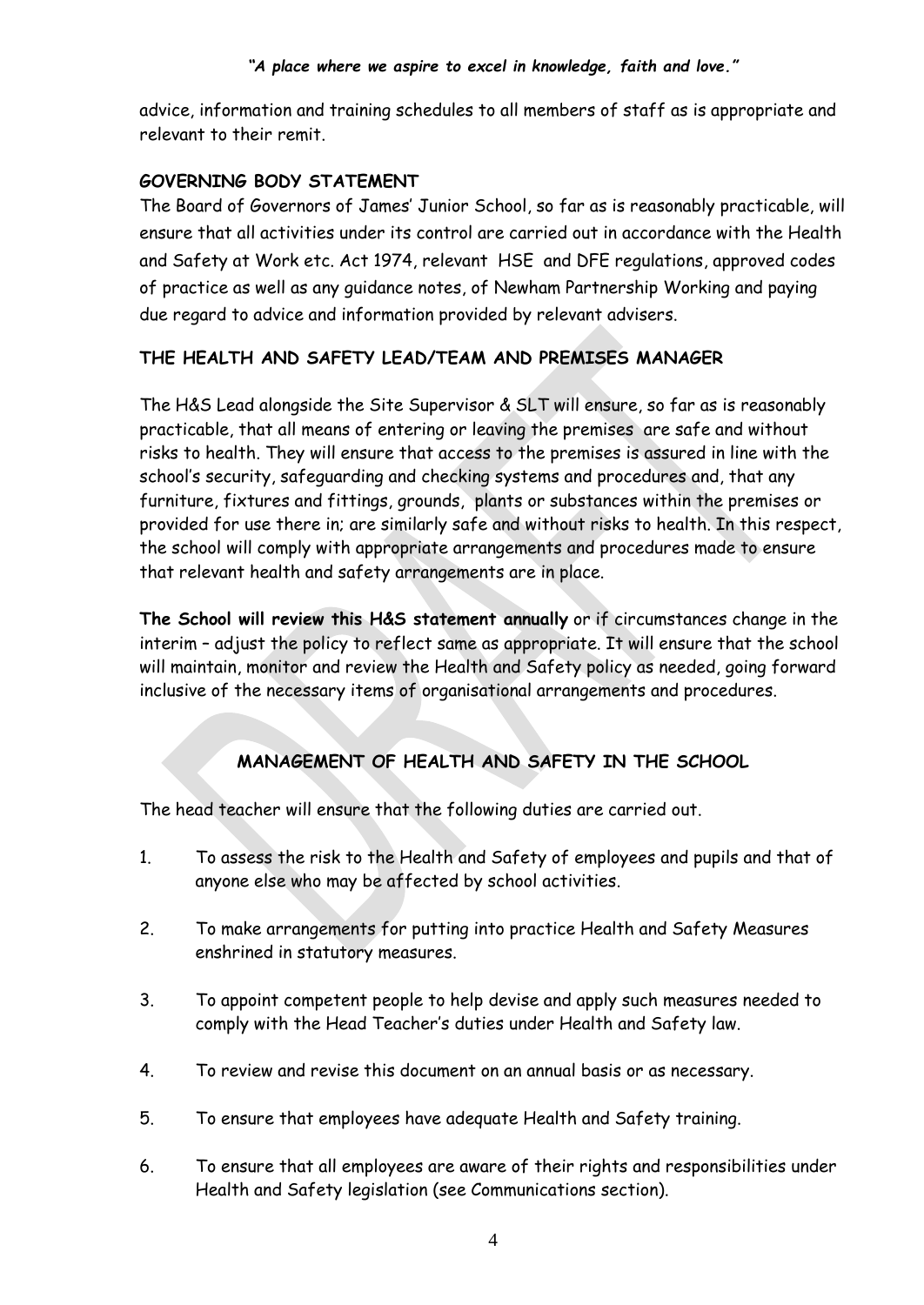To fulfil these duties the Head teacher will delegate these tasks to the appropriate staff, principally, the Health and safety co-ordinator.

#### **RESPONSIBILITIES**

All members of the school community (teaching and non-teaching staff, parents, pupils and governors) work towards the school's aims by:-

- Being fully aware of their own responsibilities for maintaining a safe and healthy environment.
- Being familiar with all instructions and guidance of safety within the school.
- Ensure as far as reasonably practicable that their classroom or work area is safe.
- Using common sense at all times to take responsible care of their own safety and that of others.
- Reporting any unidentified hazards to the Head Teacher, H & S co-ordinator or site supervisor without delay.

#### **GENERAL PRINCIPLES ABOUT TEACHING AREAS**

- 1. All classrooms must be kept neat and tidy (clutter free).
- 2. Materials used should generally be those which are ordered through the school office. Any materials brought in by staff or pupils should be cleared with the Head Teacher before use.
- 3. Any materials which may be collected for practical activities (newspapers, plastic cartons, etc.) must be stored safely away in cupboards.
- 4. Any potentially dangerous equipment e.g. scissors or compasses should not be left out on tables but be stored safely and brought out for use as and when needed.
- 5. Clear passage must be allowed to exits and for easy access to all parts of the room.
- 6. Windows in the main building that open out onto playground space must be shut during playtimes and lunchtimes so as not to cause accidents with children playing outside. This refers in particular to rooms 4, 6, 7 and 8.
- 7. All teacher monitors need to be placed at right angles to the wall to ensure that the teacher's back is not towards the pupils. This enables the teacher to monitor the class as much as possible.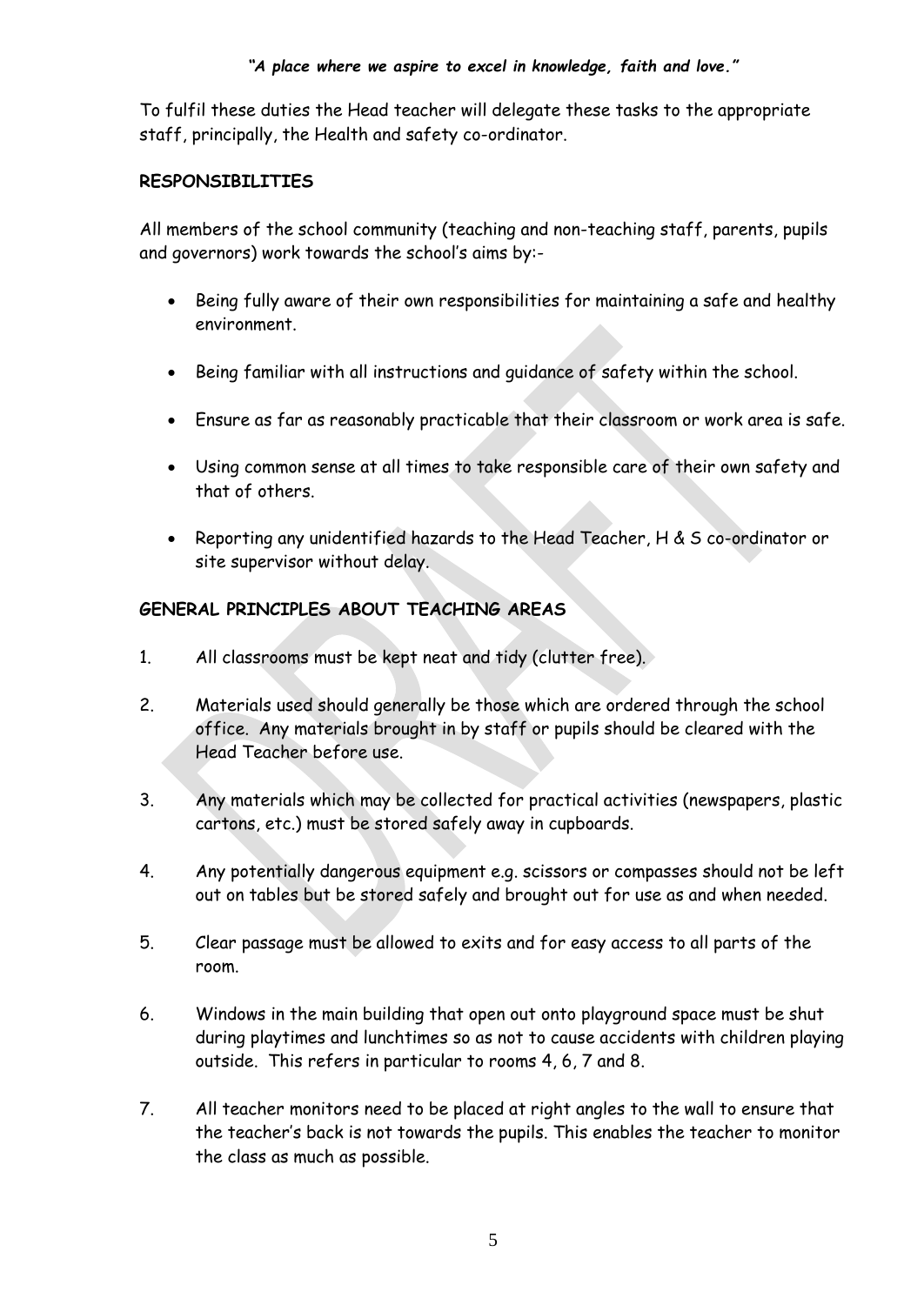- 8. No inflammable materials should be in contact with any heat source (including lights).
- 9. No materials may be stored on top of cupboards or at a height where their fall would cause injury.
- 10. Strings for display should not be low enough to constitute a hazard to cleaners.
- 11. Other areas of the school must be kept neat and tidy; eg: PE apparatus/equipment must be replaced safety after use and not left out in the hall, new orders of stock must not be left outside the main office, etc.
- 12. All hot beverages to be consumed and kept in the staff room during school hours.

#### **CURRICULUM – USE OF RESOURCES**

- Clear instructions should be given to children about the safe use of materials and equipment, particularly with regard to Science, PE, DT and Art (Refer to specific policies for guidance).
- Risk assessments will be made and reviewed annually for these subjects.

#### **PE**

#### *Clothing*

- All pupils will change into suitable clothing for the activity in which they will participate.
- Teachers will, where possible, change into appropriate clothing for PE lessons.

#### *Jewellery*

The wearing of jewellery is not permitted. Small studs or sleepers may be left in, if children are able to provide and tape the earring securely themselves. Watches should be removed for PE.

#### *Lifting and Moving*

Pupils should be taught how to lift and move equipment. Techniques should be revised each year with new classes.

#### **EQUIPMENT**

- Any equipment in school should be used safely and for its intended purpose only.
- Equipment identified as broken or defective, should be taken out of use immediately and labelled accordingly. Appropriate staff should be informed so that arrangements for repairs or replacements can be made quickly.
- Electrical equipment will be tested regularly in accordance with LA policy. Plugs and leads should be visually checked regularly.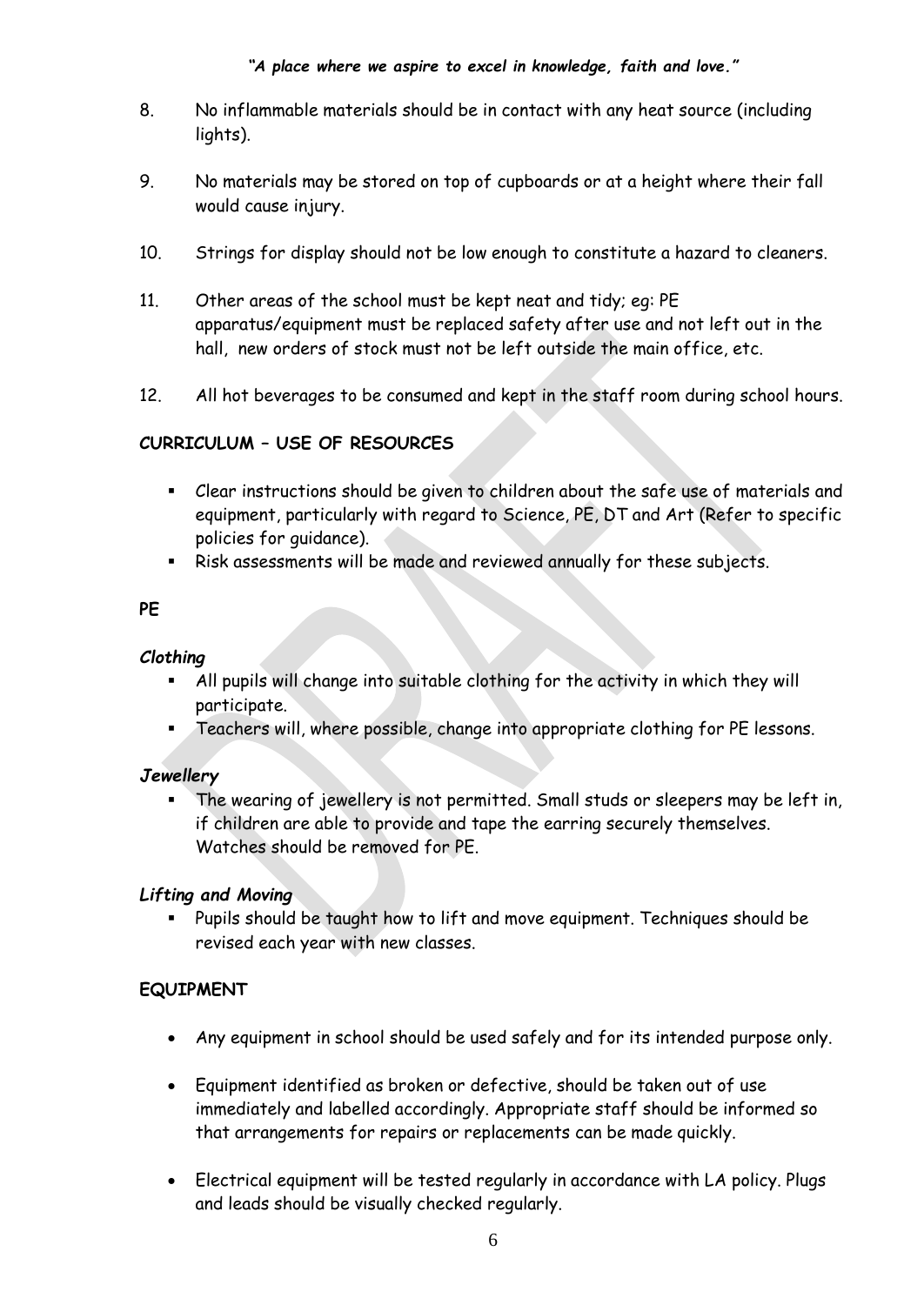- Electrical sockets should be switched off before a plug is removed.
- If electrical equipment is used, pupils must not plug it in to the socket or unplug it. Any electrical cables must not be left in such a position where they may be a tripping hazard; where this is unavoidable, they must be covered with a mat.
- Fire fighting equipment and alarm systems are regularly checked by Site supervisor and maintained via annual contract.
- Portable Appliance Testing (PAT) is the examination of electrical appliances to ensure that they are safe to use. These tests and checks are carried out annually by approved contractors obtained through the LA.

#### **BREAKAGES AND POTENTIAL HAZARDS**

Please report any breakages or potential hazards by:-

- 1. Record in Site Supervisor's Log book, kept in his labelled pigeonhole in staffroom; notify Office and H&S leader (Mrs Boland-Bourne)
- 2. If immediate action is needed, report the matter to the Head Teachers or Assistant Head.
- 3. Broken glass should not be put in bins but should be drawn to the attention of the site supervisor or the cleaner in charge.

#### **COMMUNICATIONS**

- 1. The Head Teacher will ensure that all staff is made aware of the normal communication channels within the school and the Authority for Health and Safety matters (through staff briefings and staff insets).
- 2. These will be used for notifying personnel of potential safety hazards for referring matters to a level at which they can be resolved (either within the school or at LA level).
- 3. The Head Teacher will ensure that the existence of all Health and Safety advice is:
	- made known throughout the school;
	- notified to teaching staff and non-teaching staff;
	- posted on notice-boards where appropriate;
	- circulated to staff as necessary;
	- updated as necessary;
	- filed so that they are readily available to all employees or others with legitimate interests.
- 4. The Head Teacher will inform teachers via the staff diary and/or notice board of visitors to the school. Visitors will be required to log in at the front office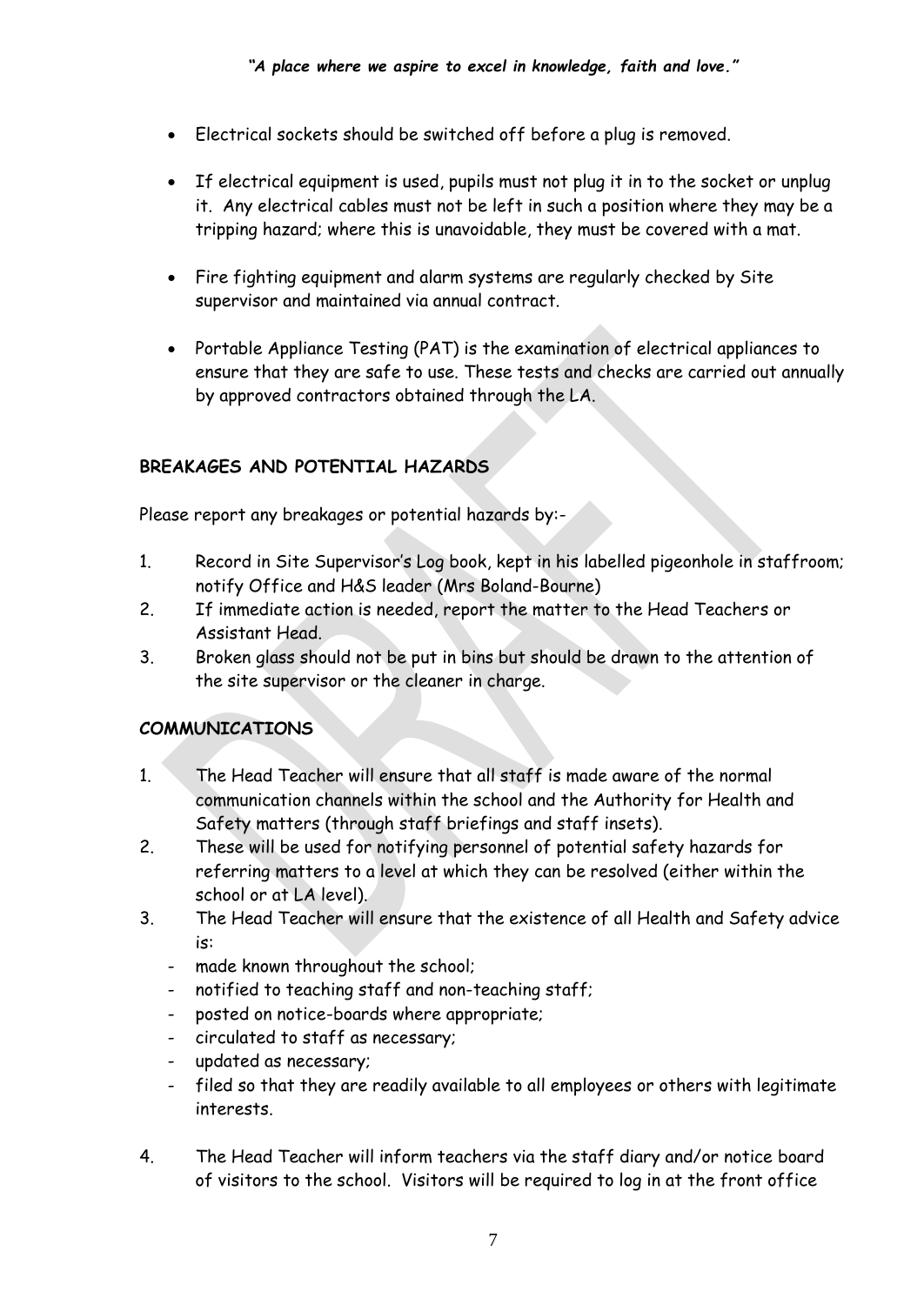(electrical log in) the detailing times of arrival and departure along with having their photo taken. They will be given a stickerlabel with photo to wear.

5. The Head teacher will also inform staff of up-to-date information received via internal e-mail regarding potential safety issues, such as intruders.

#### **SUPERVISION OF CHILDREN**

- 1. There are adults supervising the playground at the start and end of the school day to ensure that pupils enter and leave the school safely.
- 2. Children must be supervised during all lesson time. If they have to be left in an emergency, the nearest available member of staff should be informed and a message sent to the office so that cover can be arranged.
- 3. Groups of children must be supervised when moving around the school and going to and from the playground.
- 4. Where children are split from their class, they become the responsibility of the receiving teacher.
- 5. On educational visits, the same rules apply for supervision (please see school's documentation on Health and Safety on Educational Visits). Powers may be delegated to other responsible adults, but the teacher-in-charge has overall responsibility.
- 6. During wet playtimes the children will be supervised by the teachers and by the supervisory assistants at lunchtimes.
- 7. No child is allowed to leave the school during school time without supervision or the written consent of a parent.
- 8. There are a number of members of staff on duty each day. It is the responsibility of the those members of staff to:
- i) Be in the playground during the whole of the break time, i.e. from 10:45 11:00 am
- ii) To ensure that all three areas of the school grounds are supervised i.e. the pitch area, the main playground and the area at the front of the school;
- iii) Deal immediately with any incidents or accidents that arise;
- iv) Ensure that no unsupervised child leaves the playground;
- v) Prevent children playing in unsupervised areas out of sight of the main playground;
- vi) Ensure that children line up in orderly fashion ready for entering school, (in a straight line and silent);
- vii) Remain in the playground until all class teachers have appeared to collect their classes.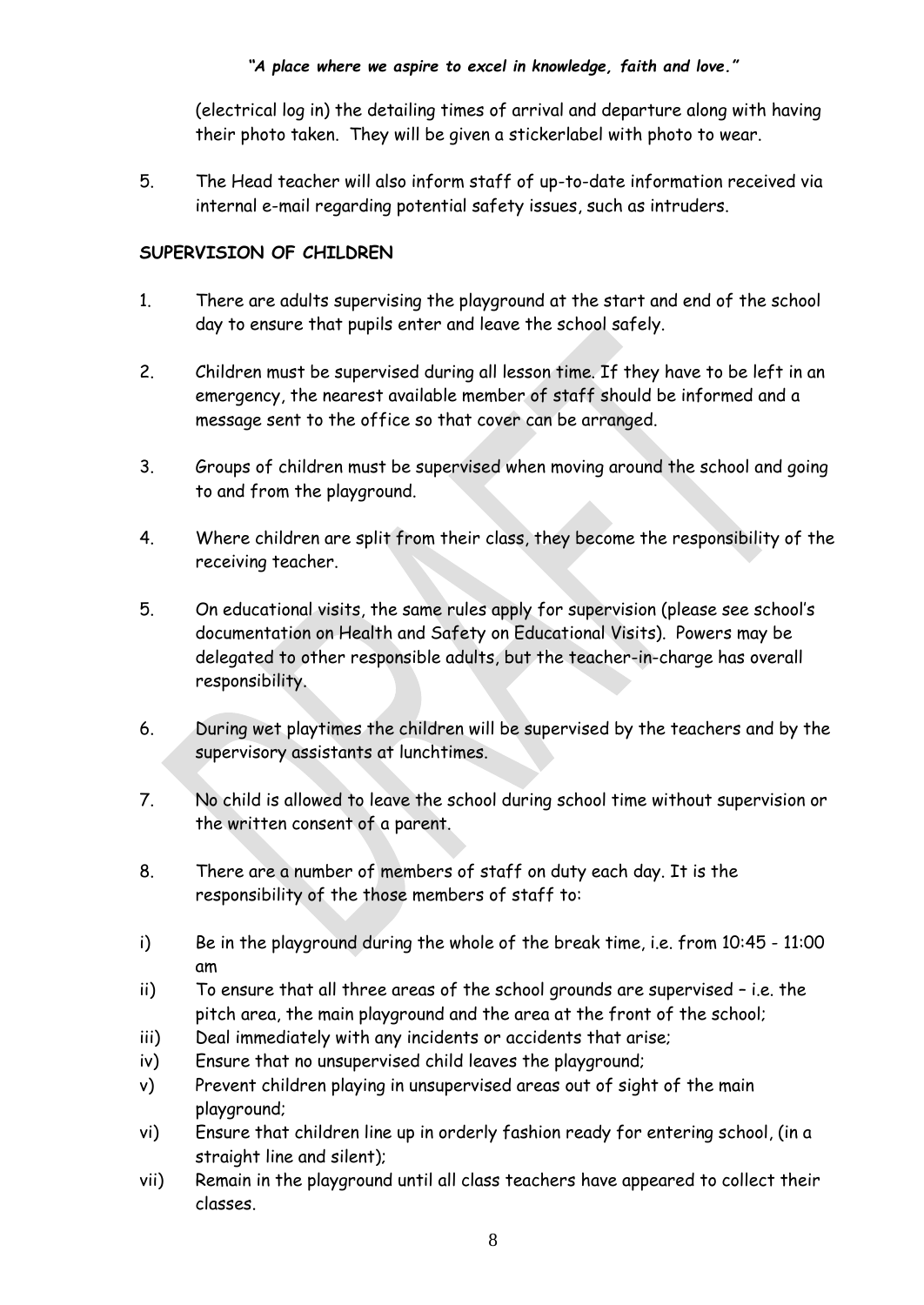- 9. Teachers must ensure that children who are being disciplined or kept in to help at break or lunchtime are supervised.
- 10. All adults are responsible for the good conduct and behaviour of the pupils in the school and anyone should be expected to intervene to enforce this.
- 11. All gates will be locked with the exception of the main gate on Tower Hamlets Road. Access via this gate is controlled by the school office.
- 12. All members of staff should ensure that children enter and leave their room in an orderly and quiet manner.
- 13. At the end of the day all teachers should ensure that the pupils leave the classroom through the door into the playground or main area. All teachers should then follow pupils out into the playground and ensure that they leave the premises in an orderly manner.

#### **Playground and Equipment**

A range of resources and equipment are installed in designated areas in the playground. These are to be used by the children independently and routine inspections are conducted regularly. In considering the overall safety of all the children, teachers ensure that:

- the designated areas are supervised at all times when in use;
- children are made aware of the rules for the using the equipment. For example, trainers or shoes with a grip are to be worn.
- adults supervising the areas position themselves between the fence (Forest Lane) and the equipment, so that all children on the equipment can be observed.

In order for the equipment to function properly and correctly, maintenance must be carried out in accordance with the instructions provided by the manufacturer.

#### **ACCIDENT AND ILLNESS**

In the event of accident or illness:

- send for a first aider or, in case of minor injury, send injured child to the Medical room accompanied by another child;
- if a child cannot be moved, an adult needs to stay with her/him and send for assistance;
- if a first aider is not readily available, a message needs to be sent to the school office for another qualified first-aider to attend;
- accidents will be recorded by the first aider according to LA policy;
- if a child feels unwell (other than as a result of an accident) They are to be sent with another child to the first aider on duty;
- In all cases where there is blood or other bodily fluids involved, disposable gloves must be used.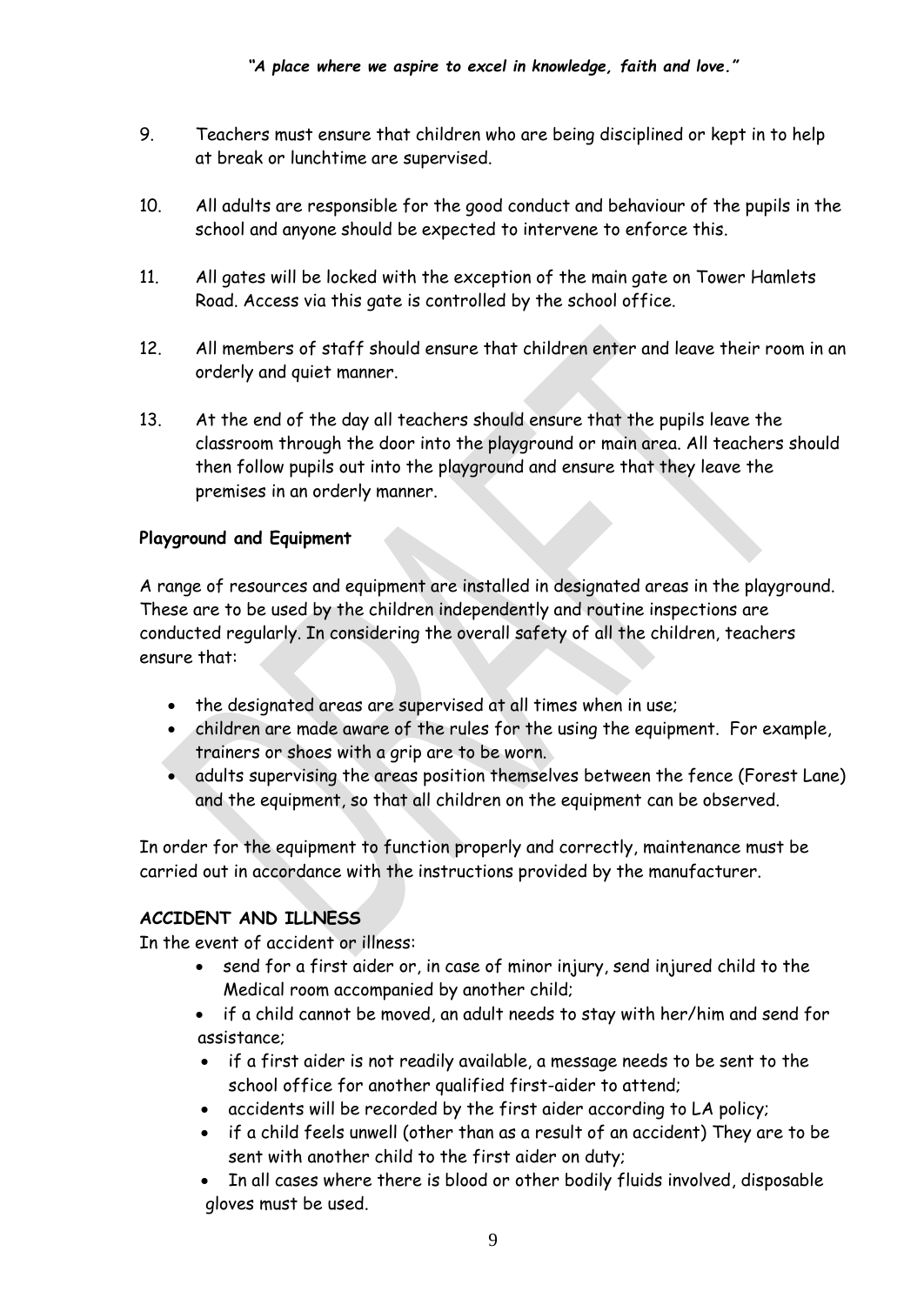- Where there is blood or other substances on surfaces or clothes, this must be dealt immediately and no-one else should be allowed to come into contact.
- Sick or injured children must not be left unsupervised and not returned to the classroom where there is any danger to others.
- Where there is any doubt about the severity of an injury or illness, the parent or guardian should be contacted immediately.
- If an injury is so severe that a child needs immediate medical treatment, an ambulance should be called and the child accompanied by a member of staff if the parent is not available.

• Prescribed medication may only be stored and administered by a first aider, according to written instructions provided by the parent/guardian. All medication must be labelled with the child's name, class and dosage/usage/ instructions. (see policy for Supporting Pupils with Medical Conditions)

• In the case of suspected infectious diseases, please consult the Office Manager who will follow the procedures set out in the LA document entitled 'Control of Communicable Diseases in Schools and Other Educational Establishments' (2011) which is kept in the office.

#### **Educational Visits**

- Adults in charge of an educational visit are responsible for ensuring that the medication and any care plans of the children they are taking is collected.
- Before a visit takes place teachers must go on a prior visit and fill out a risk assessment 2 weeks before the visit. The form should then be handed to the Educational Visit Co-ordinator.
- All first aiders must carry a first aid kit with them on trips.
- First aid must check on groups periodically while on visit and report to the office any health issues attended to while on visit.
- All risk assessment given to adults on the visit must be given to the office at the end of the visit to be shredded.

#### **FIRST AID**

**First Aid boxes must be kept fully equipped by the first aiders responsible for them, in accordance with council guidelines.**

**All first aid boxes are conspicuously marked with a white cross on a green background and their location is indicated in the School Premises Record Book.**

The Head Teachers or SLT should be inform at once, if calling the ambulance or sending a member of staff or child home becomes necessary.

To deal with all incidents or accident or illness in accordance with any appropriate policy and procedural guidance linked to their "First Aid in Schools" training

The school has a sufficient number of First Aiders for the numbers of pupils and staff. First Aid certificates are updated every three years.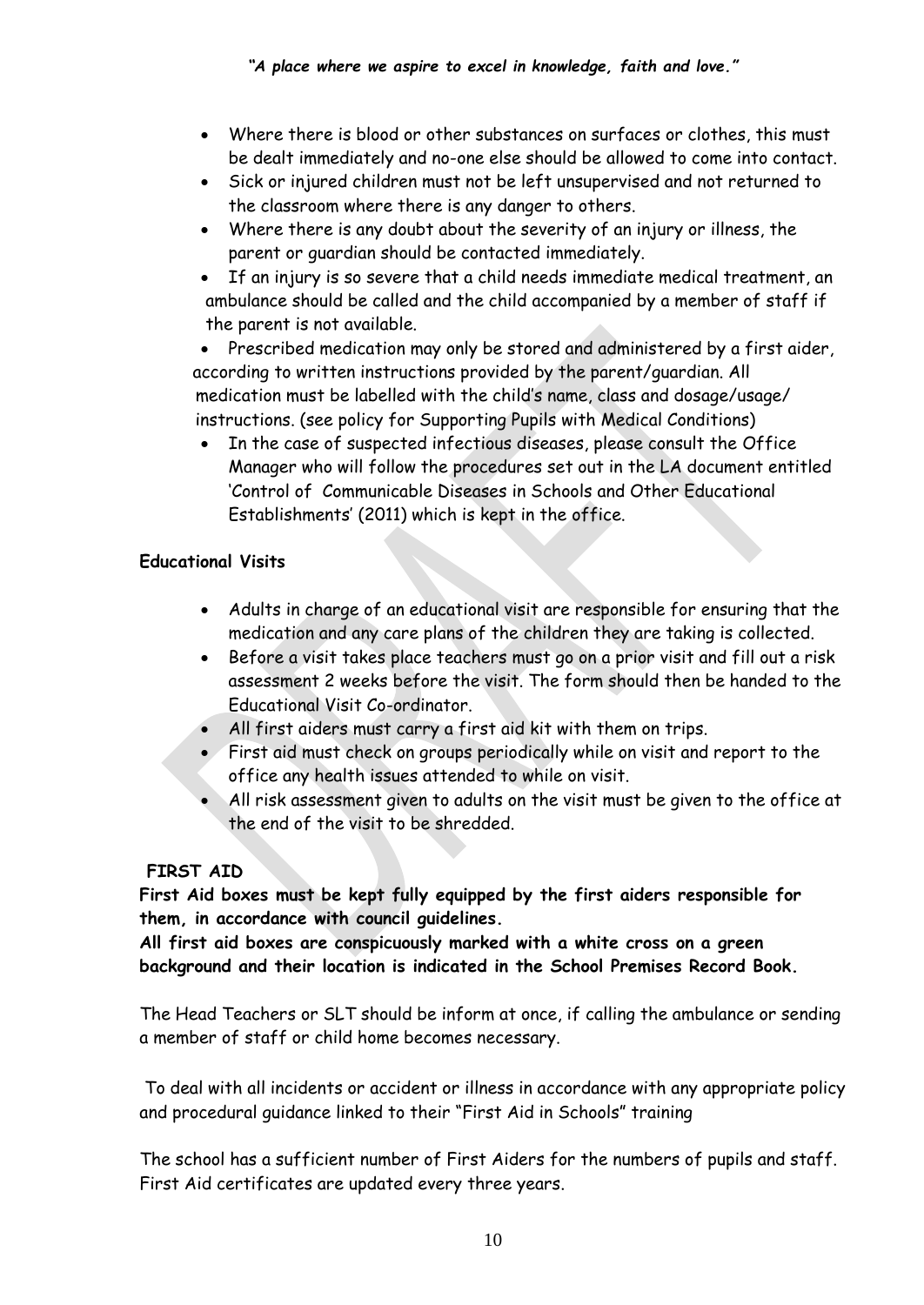The school also has an Automated External Defibrillator (AED) and a number of staff has been specifically trained in its use. It is kept in the Medical Room. (see **Policy for Use of Automated External Defibrillators (AEDs)**

#### **ALLERGIES & MEDICAL CONDITIONS**

Information about children who suffer from an allergy or medical condition is kept in the Welfare room. All staff will be informed of the individuals involved. Class teachers are issued with lists and care plans informing of any medical issues concerning children. The school has identified those able to administer adrenaline via an Epi Pen when necessary.

#### **HEAD LICE POLICY**

St. James' Junior School will follow the guidelines set out by the London Borough of Newham. Therefore, letters will not be sent to parents/carers when a case of head lice is reported or detected or diagnosed.

Information on head lice will be included in a newsletter to parent/carers regularly. If a case of head lice is reported to the school by a parent/carer they will be directed to the school office where they will be given a copy of the information leaflet about head lice.

The school nurse will keep a record of all reported cases of head lice. Parents can make an appointment at the school office to see the school nurse if they feel that they need further advice.

If a live louse is detected whilst at school the parent/carer is informed and asked to collect the child so that treatment can be applied. The child may return to school as soon as the treatment begins.

All staff should ensure that cases of head lice are dealt with sensitively and confidentially.

Further information is contained in the LA document 'Policy for the Prevention, Control and Treatment of Head Lice which is filed in the school office.

#### **SAFETY IN THE SUN POLICY**

At St James' sun safety is promoted in school to ensure that children and staff are protected from skin damage by the harmful ultra violet rays in sunlight. Although pale skinned people are at greater risk, excessive exposure to intense sunlight can harm all skin types.

As part of the Safety in the Sun Policy the school will:

 educate the children throughout the curriculum about the causes of skin cancer and how to protect the skin;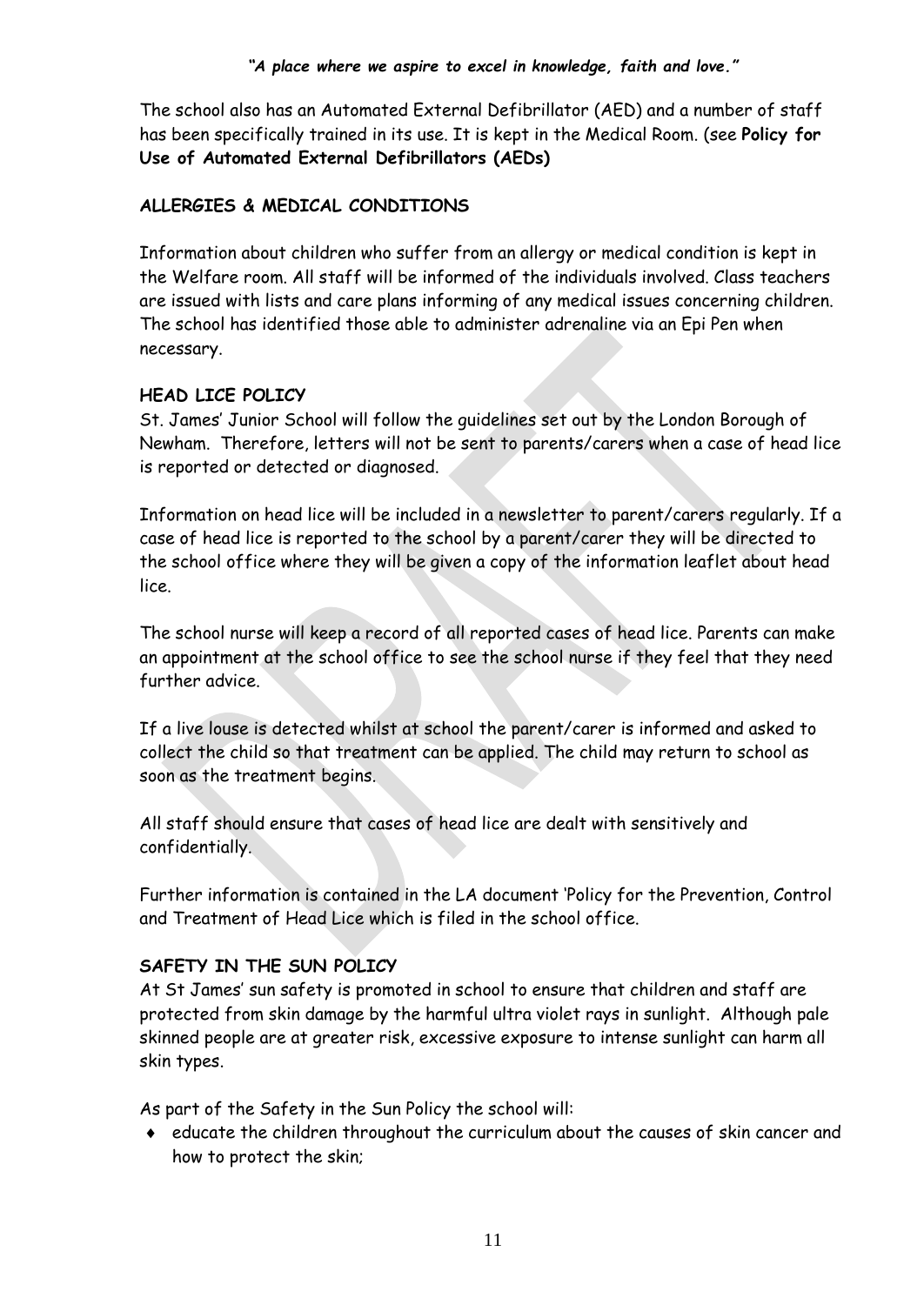- during the summer months include information on safety in the sun in our newsletters to parents/carers;
- advise children to apply sunscreen before coming to school;
- encourage all children to wear hats and appropriate clothing during the summer months;
- discourage children from sunbathing during break times;
- work towards increasing the provision of adequate shade for everyone;
- encourage staff and parents to act as good role models by practising sun safety;
- regularly monitor this policy to assess its effectiveness by reviewing the sun safety behaviour of students and staff (use of hats, shade, etc.).

#### **STAFF HEALTH AND WELFARE**

- All staff has a responsibility to be mindful of their own safety when putting up displays and moving equipment or furniture.
- Staff should not climb on chairs or tables. Ladders are available in school for use.
- Staff using Display Screen Equipment (DSE) for prolonged periods should vary their wok routines and follow guidance on regular eye tests. Annual training for those staff members is carried out. This is followed by a risk assessment.
- All staff should avoid lone working wherever possible by arranging for a colleague to also be on site.
- Where lone working is unavoidable, staff should ensure that all outside doors are locked and if possible blinds or curtains closed when it is dark.
- Lone workers should ensure that they have a charged mobile phone to hand.
- When two or more people work late they should try to leave the building together.
- Cars should be parked as close to the access doors as possible.

#### **ASSAULT ON STAFF**

- 1. In the event of an assault on a member of staff, the Head Teacher / Assistant should immediately be informed.
- 2. The incident must be fully documented by those who witnessed it.
- 3. The Head Teacher will then inform the Local Authority.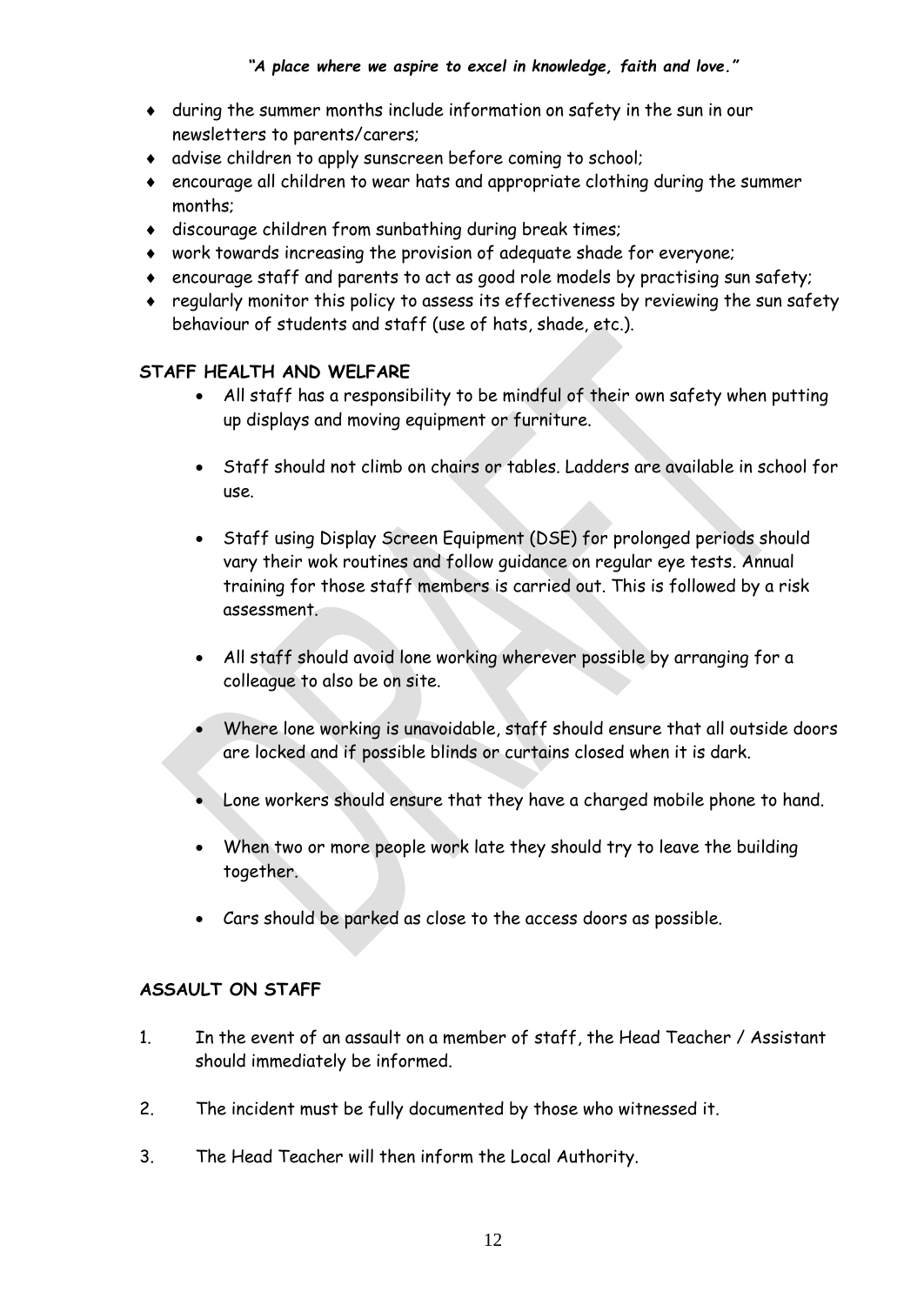4. Where there is potential for conflict or where parents are known to be aggressive, they should be seen with another member of staff present.

#### **Educational Visits**

• Refer to educational visits policy

#### **Fire Safety**

A fire risk assessment is carried out annually by a qualified assessor.

Notices of fire procedures are fixed to visible sites around the school and in every classrooms

Emergency exit doors and routes are kept clear at all times and not obstructed by random storage at any time. All fire doors are kept permanently unlocked while the premises are in use.

The Site Manager checks all firefighting and detection equipment monthly to ensure they are within the "use by" date as is the statutory requirement. In addition there is an annual check of all fire extinguishers by an approved contractor.

The fire alarms are tested weekly by the Site Manager and emergency lighting monthly as required

- **Fire drills** take place every term. Details are recorded and notes made of any problems which needing remedying.
- In the case of a fire, the first requirement is for staff to ensure the safe evacuation of all persons from the building to the safe places indicated on the fire procedures notices. The primary responsibility of class teachers remains to evacuate the premises, which should NOT then be re-entered.
- The Fire Brigade will be summoned by the School Administrator but in circumstances where the Administrator is not at school, once everyone has safely left the building and moved to a place of safety. A delegated member of staff will ensure that the Fire Brigade is summoned.
- All Fire wardens will sweep their designated areas and report to the 'Person in Charge'.
- All attendance registers will be properly marked for the morning and afternoon sessions. Members of the office staff will take the registers with them on evacuating the premises.
- A roll call will be taken when all have reached the place of safety**.**
- All visitors/contractors report their presence on site to the School Office and sign the appropriate 'Visitors' book and ensure they are familiar with the fire precautions**.** Office staff must remind visitors to read the emergency arrangements.
- Staff or others taking after school clubs must ensure they are familiar with the fire precautions.
- The school premises are organised in such a way as to ensure that adults and children can circulate in a safe manner.
- All access routes will be maintained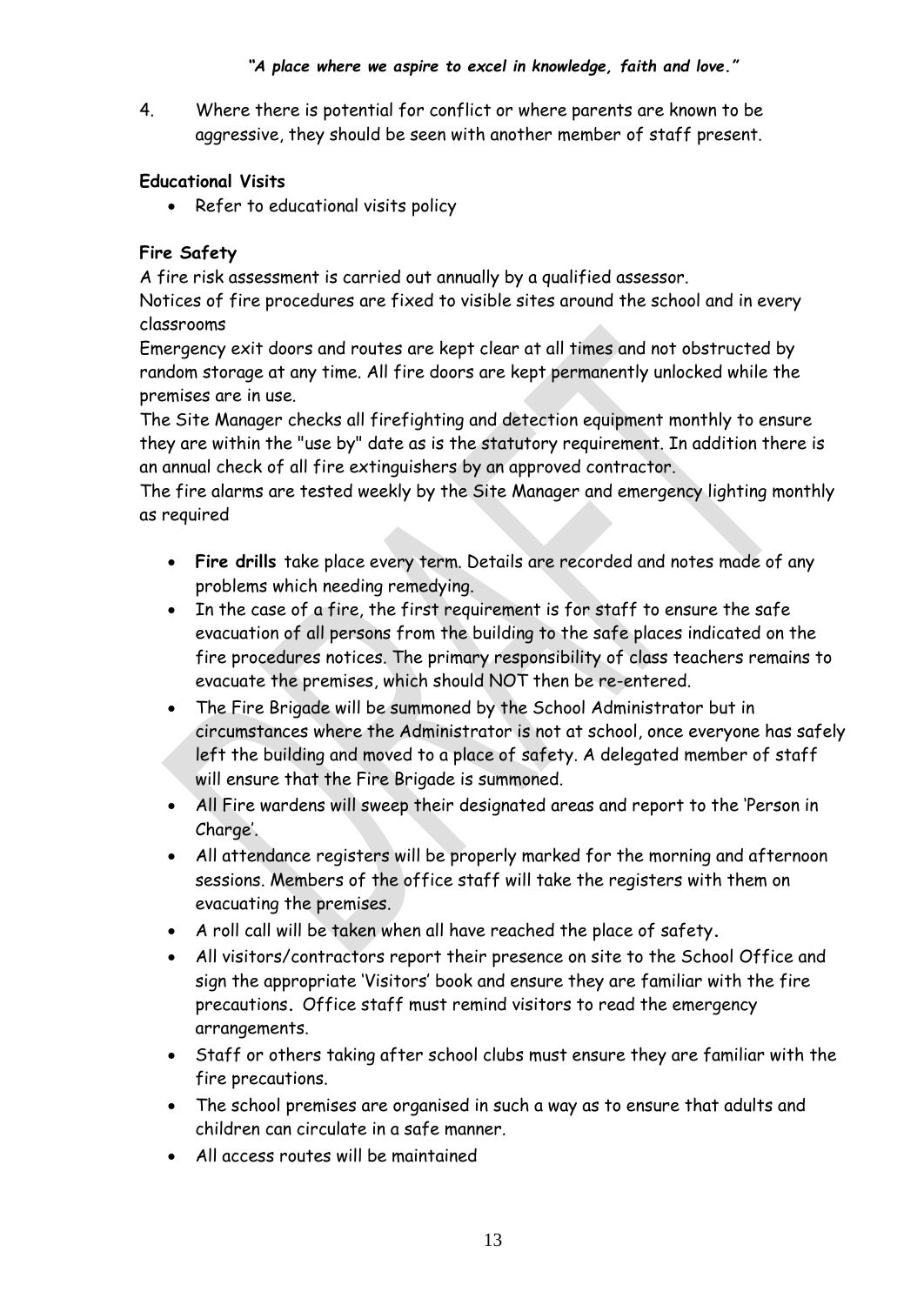#### **CRITICAL INCIDENTS AND OTHER EMERGENCIES**

In the event of a Critical Incident the Senior Leadership Team will put the Critical Incident Plan in place. This will include taking advice from the LA, evacuating if necessary and informing parents.

If a warning has been given then the fire emergency procedure should be followed without delay. **The receiving school is Earlham Primary School**. Any suspicious object found should be reported to the Head Teachers but on no account should it be touched or removed. Personal belongings should not be collected before leaving the building.

For other emergencies, for example the spillage of chemicals or a gas leak, the affected areas should be evacuated if there is imminent danger. Appropriate remedial action will be taken and the relevant emergency service contacted.

#### **Training**

All staff will receive Health and Safety training annually, including fire awareness. In addition, the site supervisor will regularly undergo specific training such as: Control of Substances Hazardous to Health (COSHH); Manual Handling and Working at Height.

#### **The School Health and Safety Leads and Team** will be responsible for:

a) Giving advice on the safe use and storage of equipment in the school.

b) The access to, use of and replacement of Health and Safety files.

c) Providing advice on the effective management of risk assessment

d) Advising on appropriate health and safety training.

#### **The H&S Leads in collaboration with the School Premises/Business Manager** will be responsible to the Head Teacher for:

a) Ordering replacement items for first aid boxes as requested by the Lead First Aid practitioners.

b) The maintenance of an up to date inventory of H&S Logs and Inventories of, Relevant School Material, Equipment. This must be available when required for inspection.

c) Knowing the location of first aid equipment in the school and ensuring that staff and relevant leads are aware of their availability.

d) Preparing and making available plans showing the location of all fire appliances in the school.

**The Site Supervisor** will be responsible to the Head Teachers for:

a) The cleanliness of the site. In the event of a breakage, the site supervisor will come and remove debris as soon as possible after official action has been taken (calling the police, taking pictures etc.)

This also includes to clearance of any spillage of body fluids (blood) which might have occurred during clearance.

b) Any maintenance needs to be reported to the Premises Manager immediately. And to be available to be contacted via the office in the event that anything dangerously hazardous occurs-eg. to ensure any broken furniture is dismantled and taken away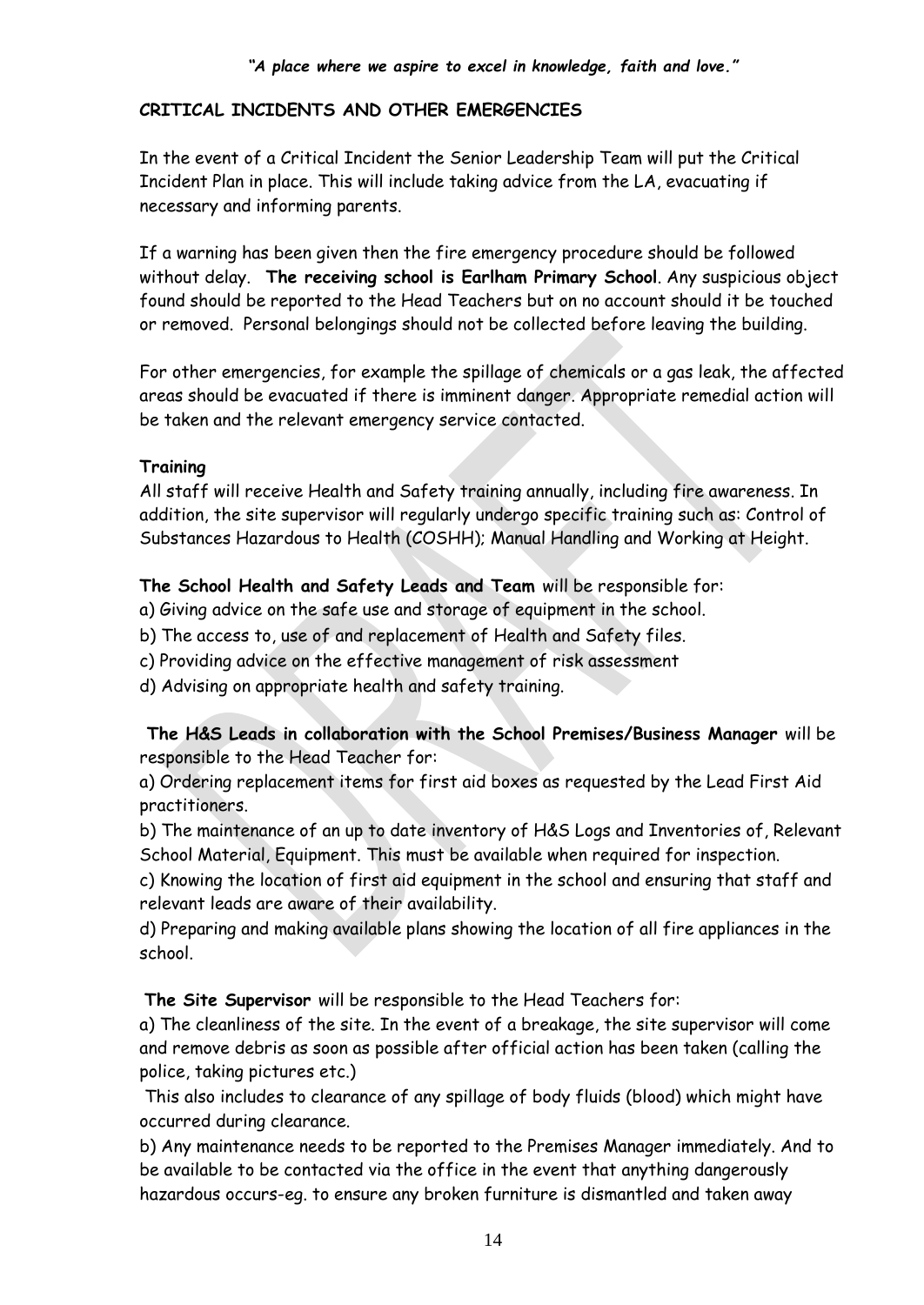immediately. During all deep cleaning periods (out of term time), furniture is checked by the cleaning staff for safety and integrity and replaced as needed.

Additionally the Site supervisor must ensure:

c) Maintenance service is conducted for: fire equipment, to avoid frost danger, to secure the clearing snow from paths as and when required and relevant

d) Ensuring that all points of access and egress are clear at all times throughout the site.

e) Maintaining an up to date inventory of the school plant with the Premises manager, including all up-keep of heating and ventilation and of electrical and caretaking equipment - this to be available when required for inspection

f) Assist with demonstrating for and training of relevant staff in relevant safety precautions i.e. handling materials, equipment and turning on or off or adjusting the heating as needed etc.

#### **EMPLOYEES AT ALL LEVELS**

Must have regard to Section 7 and 8 of the health and Safety at Work Act 1974, which states:

**Section 7:**

*"It shall be the duty of every employee while at work:-*

*a) To take reasonable care for the health and safety of himself and other persons who may be affected by his acts or omissions at work;* 

*b) As regards any duty or requirement imposed on his employer or any other person by or under any of the relevant statutory provisions, to co-operate with him so far as is necessary to enable that duty or requirement to be performed or complied with."* 

#### **Section 8**

*"No person shall intentionally or recklessly interfere with or misuse anything provided in the interests of health, safety or welfare in pursuance of any statutory provision."* 

#### Policy information

This school will develop and update other policies, in consultation with the Central Health and Safety Section through the Education Department Health and Safety Liaison Officer, as required in the Health and Safety Guidance to School Establishments. These supplementary policies will be kept in the school office for easy access to all employees.